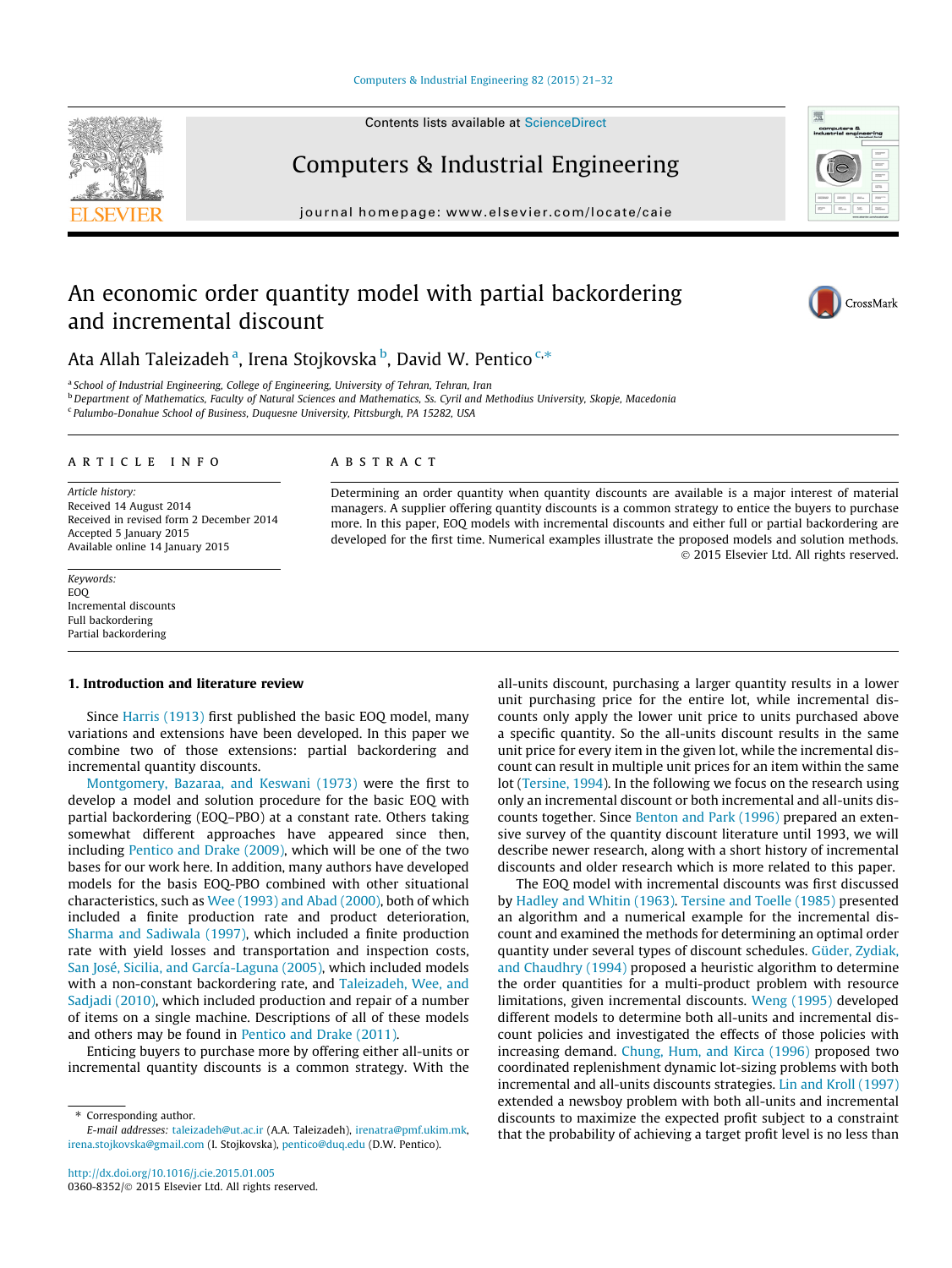a predefined risk level. [Hu and Munson \(2002\)](#page--1-0) investigated a dynamic demand lot-sizing problem when product price schedules offer incremental discounts. [Hu, Munson, and Silver \(2004\)](#page--1-0) continued their previous work and modified the Silver-Meal heuristic algorithm for dynamic lot sizing under incremental discounts. [Rubin and Benton \(2003\)](#page--1-0) considered the purchasing decisions facing a buying firm which receives incrementally discounted price schedules for a group of items in the presence of budgets and space limitations. [Rieksts, Ventura, Herer, and Sun \(2007\)](#page--1-0) proposed a serial inventory system with a constant demand rate and incremental quantity discounts. They showed that an optimal solution is nested and follows a zero-inventory ordering policy. [Haksever](#page--1-0) [and Moussourakis \(2008\)](#page--1-0) proposed a model and solution method to determine the ordering quantities for multi-product multiconstraint inventory systems from suppliers who offer incremental quantity discounts. [Mendoza and Ventura \(2008\)](#page--1-0) incorporated quantity discounts, both incremental and all-units, on the purchased units into an EOQ model with transportation costs. [Taleizadeh, Niaki, and Hosseini \(2009\)](#page--1-0) developed a constrained multi-product bi-objective single-period problem with incremental discounts and fully lost-sale shortages. [Ebrahim, Razm, and](#page--1-0) [Haleh \(2009\)](#page--1-0) proposed a mathematical model for supplier selection and order lot sizing under a multiple-price discount environment in which different types of discounts including all-unit, incremental, and total business volume are considered. [Taleizadeh, Niaki, Aryanezhad, and Fallah-Tafti \(2010\)](#page--1-0) developed a multi-products multi-constraints inventory control problem with stochastic period length in which incremental discounts and partial backordering situations are assumed. [Munson and Hu \(2010\)](#page--1-0) proposed procedures to determine the optimal order quantities and total purchasing and inventory costs when products have either all-units or incremental quantity discount price schedules. [Bai and Xu \(2011\)](#page--1-0) considered a multi-supplier economic lot-sizing problem in which the retailer replenishes his inventory from several suppliers who may offer either incremental or all-units quantity discounts. [Chen and Ho \(2011\)](#page--1-0) developed an analysis method for the single-period (newsboy) inventory problem with fuzzy demands and incremental discount. [Taleizadeh, Barzinpour,](#page--1-0) [and Wee \(2011\)](#page--1-0) discussed a constrained newsboy problem with fuzzy demand, incremental discounts, and lost-sale shortages. [Taleizadeh, Niaki, and Nikousokhan \(2011\)](#page--1-0) developed a multiconstraint joint-replenishment EOQ model with uncertain unit cost and incremental discounts when shortages are not permitted. [Bera, Bhunia, and Maiti \(2013\)](#page--1-0) developed a two-storage inventory model for deteriorating items with variable demand and partial backordering. [Lee, Kang, Lai, and Hong \(2013\)](#page--1-0) developed an integrated model for lot sizing and supplier selection and quantity discounts including both all units and incremental discounts. [Archetti, Bertazzi, and Speranza \(2014\)](#page--1-0) studied the economic lot-sizing problem with a modified all-unit discount transportation cost function and with incremental discount costs.

According to the above mentioned research, it is clear that no researchers have developed an EOQ model with partial backordering and incremental discounts. [Taleizadeh and Pentico \(2014\)](#page--1-0) developed an EOQ model with partial backordering and all-units discounts. In this paper we develop EOQ models with fully and partially backordered shortages when the supplier offers incremental discounts to the buyer.

## 2. Model development

In this section we model the defined problem under two different conditions: full backordering and partial backordering. But first we briefly discuss the EOQ model with full or partial backordering when discounts are not assumed. We use the following notation.

### Parameters

- A Fixed cost to place and receive an order
- $\beta$  The fraction of shortages that will be backordered
- $C_i$  The purchasing unit cost at the *j*th break point
- D Demand quantity of product per period
- g The goodwill loss for a unit of lost sales
- i Holding cost rate per unit time
- n Number of price breaks
- $q_i$  Lower bound for the order quantity for price j
- P Selling price of an item
- $\pi$  Backorder cost per unit per period
- $\pi_i'$ The lost sale cost per unit at the jth break point of unit purchasing cost,  $\pi'_j = P - C_j + g > 0$

Decision variables

- B The back ordered quantity
- $F$  The fraction of demand that will be filled from stock
- Q The order quantity
- $T$  The length of an inventory cycle

Dependent variables

- ATC Annual total cost
- ATP Annual total profit
- CTC Cyclic total cost
- CTP Cyclic total profit

#### 2.1. EOQ models with no discount

In this section we briefly discus EOQ models with fully or partially backordered shortages when discounts are not available. For the first case, the EOQ models with fully backordered shortages (see Fig. 1), [Pentico and Drake \(2009\)](#page--1-0) derived the optimal values of  $F$  and  $T$  as:

$$
F^* = \frac{\pi}{\pi + iC} \tag{1}
$$

$$
T^* = \sqrt{\frac{2A}{iCD}} \sqrt{\frac{\pi + iC}{\pi}}
$$
 (2)

For the second case, the EOQ model with partial backordering, [Pentico and Drake \(2009\)](#page--1-0) showed that the values of F and T that minimize annual total cost are

$$
F^* = \frac{(1 - \beta)\pi' + \beta\pi T^*}{(iC + \beta\pi)T^*}
$$
\n(3)

$$
T^* = \sqrt{\frac{2A}{iCD} \left[ \frac{iC + \beta \pi}{\beta \pi} \right] - \frac{\left[ (1 - \beta)\pi' \right]^2}{\beta i C \pi}}
$$
(4)

only if  $\beta$  is at least as large as a critical value  $\beta'$  given by Eq. (5)

$$
\beta' = 1 - \frac{\sqrt{2A i C D}}{D \pi'}
$$
\n(5)



Fig. 1. EOQ model with fully backordered shortages.